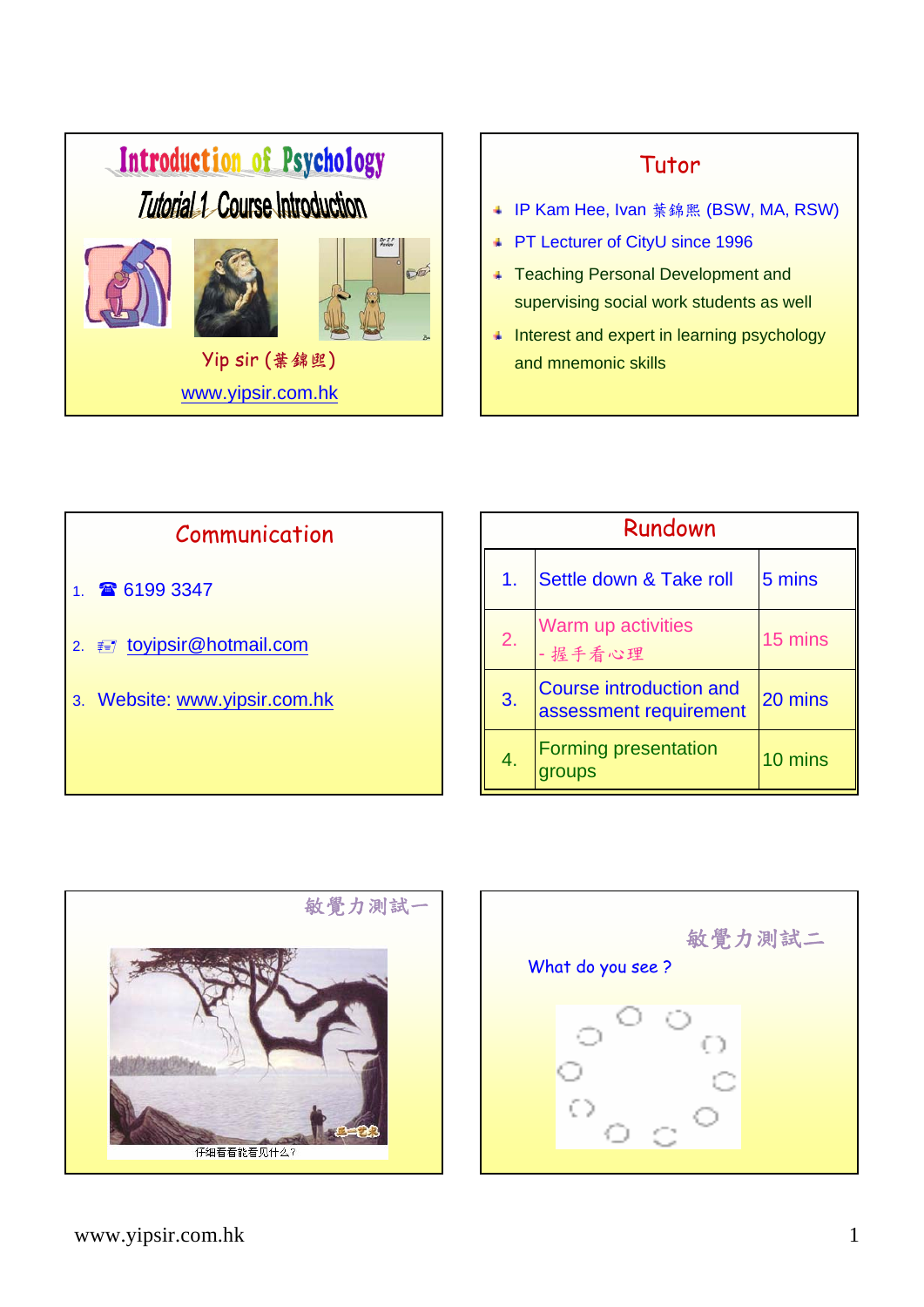



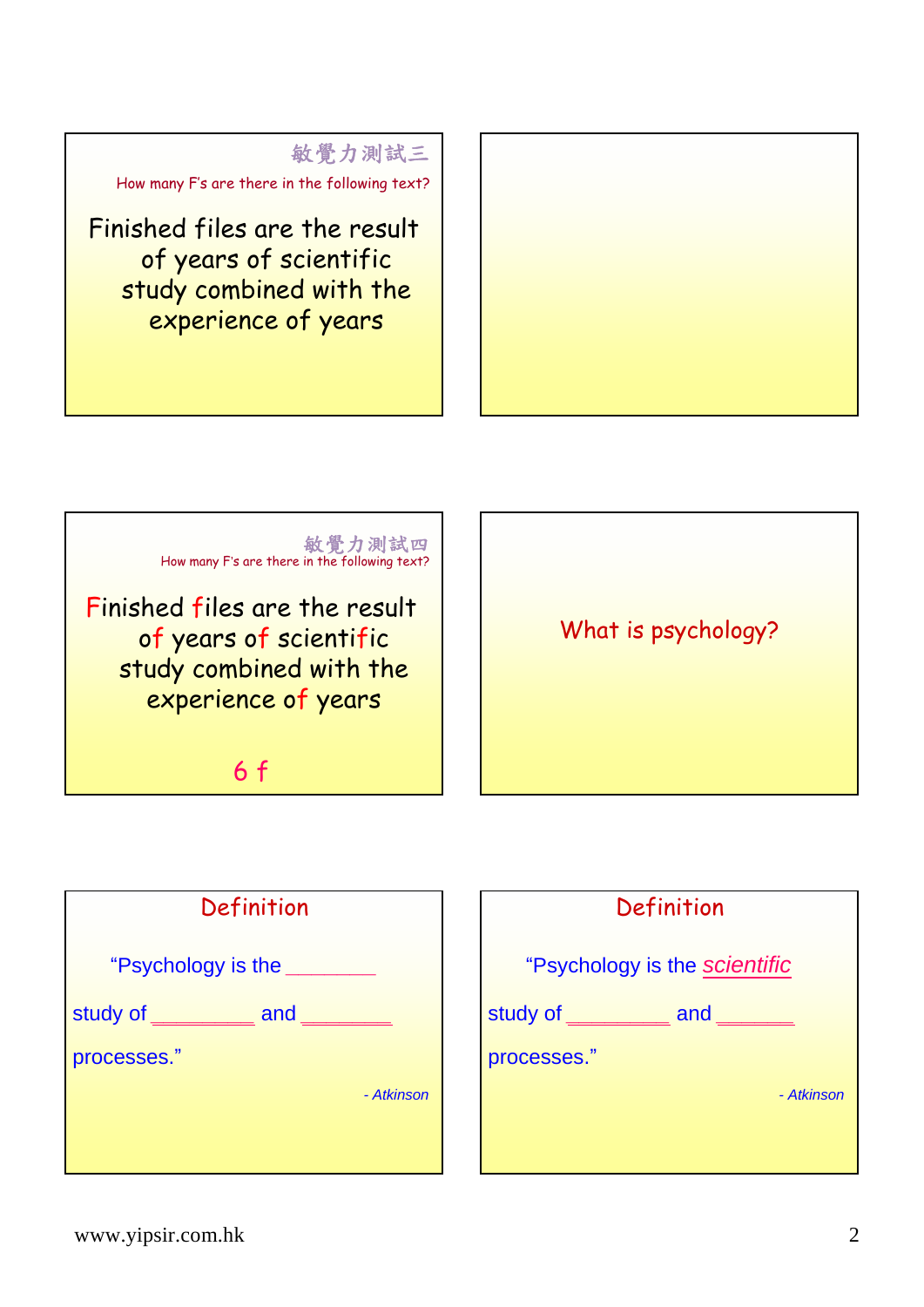## Definition

"Psychology is the *scientific*

study of *behaviour* and *\_\_\_\_\_\_*

processes."

*- Atkinson*

## Definition

"Psychology is the *scientific*

study of *behaviour* and *mental*

processes."

*- Atkinson*

## Definition

"Psychology is the *science* that studies behaviour and the physiological and cognitive processes that underlie it, and it is the profession that applies the accumulated knowledge of this science to practical problems."

*- Weiten*

## Activity one Shaking hands 「握手看心理」

- 1. Shake hands with 5 classmates.
- 2. Try to remember your hand shaking experience



握手力度 1. 力大 –熱情、自信、權力展示 2. 溫度高 –健康、情緒正面 18

16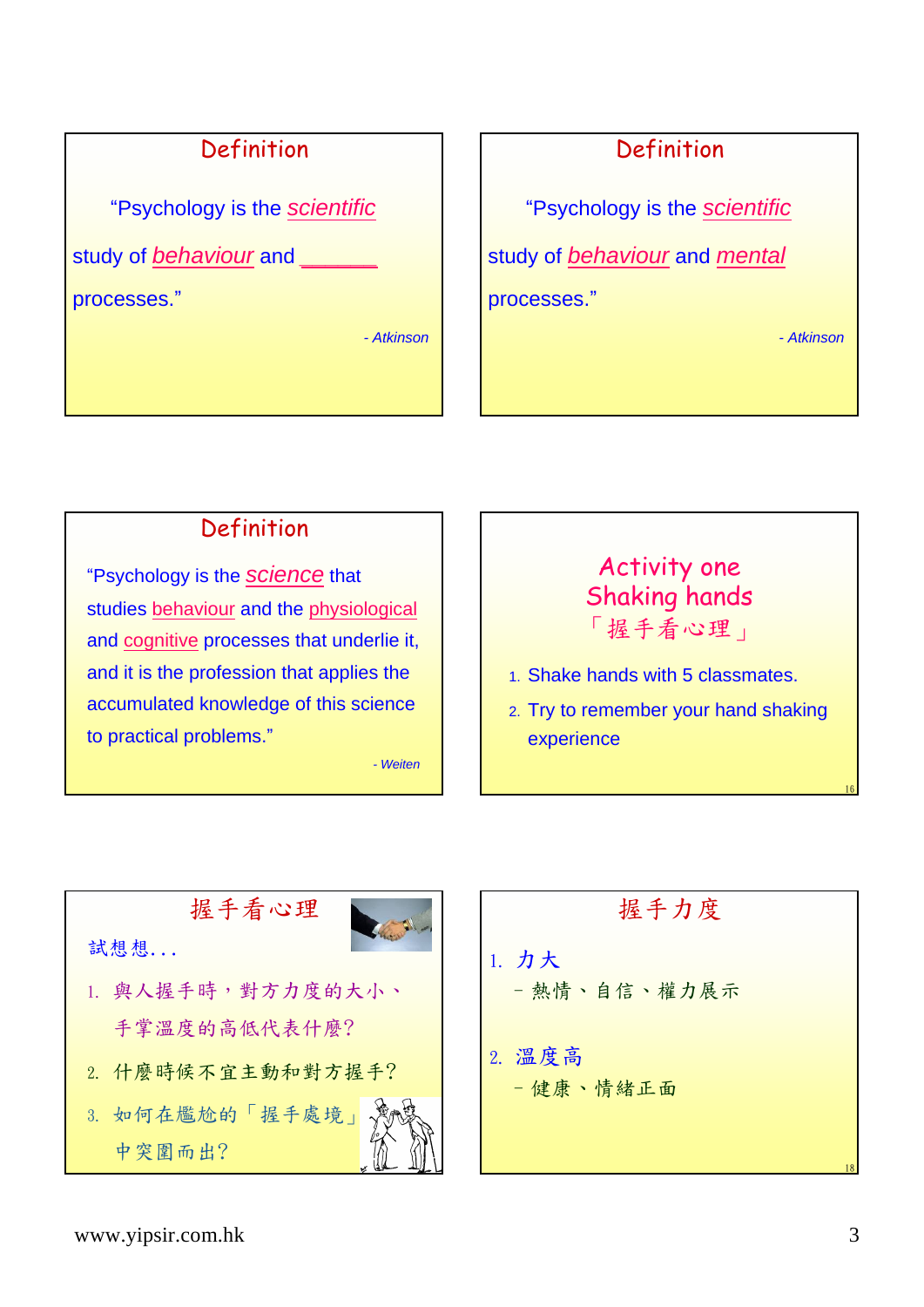| 「敵不動, 我不動」<br>什麼情況下不宜主動與人握手? |
|------------------------------|
| 當對方是                         |
| 1. 女性                        |
| 2. 上司                        |
| 3. 長輩                        |
|                              |

| 如何在尷尬的「握手處境」<br>中突圍而出? |  |  |
|------------------------|--|--|
| $1.$ $\frac{1}{16}$ 拿手 |  |  |
| $2.$ 「合十手」             |  |  |
| 3. 若無其事地緩緩把手放下         |  |  |

| Assessment                            |            |
|---------------------------------------|------------|
| 1. Quizzes                            | 30%        |
| 2. Group Project:                     |            |
| <b>► Group Presentation</b>           | 15%        |
| $\triangleright$ Group Written Report | 15%        |
| 3. Group Assignment                   | 30%        |
| 4. Participation                      | <b>10%</b> |

## 3.1 Quizzes (30%)

Students are expected to take two quizzes. The quizzes will respectively take place in the **lectures of WEEK 8 and WEEK 15**

## 3.2 Group Project (30%)

Students are also assessed through class participation:

- 3.2.1 Students in group of 5-6 need to conduct a presentation based on one of the topics covered in the lectures.
- 3.2.2 The presentation should last for 15-20 minutes.
- 3.2.3 Each group needs to hand in a group report in English (around 1,000 words) **one week after the presentation**.

## **3.3 Group Assignment (30%)**

**Assignment will be distributed to students in the tutorials of week 6 and week 11. Students are required to submit the assignment to their tutors in the tutorials of WEEK 7 & WEEK 12.**

20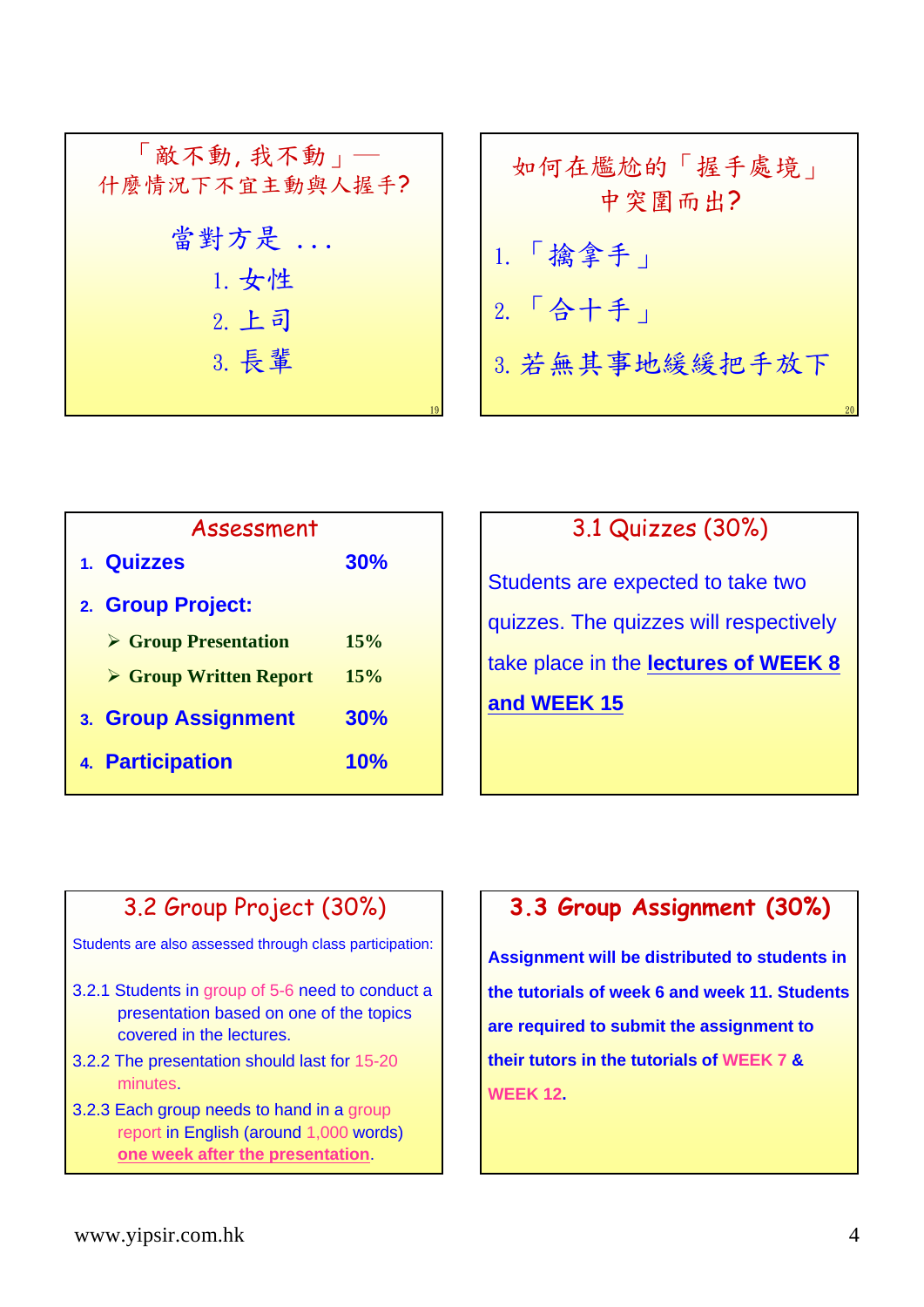# 3.4 Participation (10%)

Students are expected to participate actively in each tutorial meeting. They are required to take an active part in class discussions.

#### Participation (10%)

#### Attendance

- 1. Every 0.5% off for one absence.
- 2. Lateness or early leave for 30 minutes will be counted 1 absence.
- $3.$  Three lateness (over 15 minutes) = 1 absence

#### Classroom behaviour (10%)

- 1. Frequent disturbing chating = 0 2%
- 2. Frequent sleeping / playing video games  $= 2 3\%$
- 3. Quite, attentive without sharing or enquiry  $= 4 6\%$
- 4. A little enquiry or sharing = 7 8%
- 5. Quality enquiry or sharing = 9 10%

| Week   | <b>Lecture Topics</b><br>(2 hours/week)                                                                                                                                                                                        | <b>Tutorial Topics</b><br>(1 hour/week)                                |
|--------|--------------------------------------------------------------------------------------------------------------------------------------------------------------------------------------------------------------------------------|------------------------------------------------------------------------|
| Week 1 | <b>Perspectives in Psychology</b><br>☆The five perspectives in contemporary psychology:<br>biological perspective, psychoanalytic perspective,<br>cognitive perspective, behavioral perspective, and<br>humanistic perspective | Introduction and<br>Exercise: Week 1                                   |
| Week 2 | <b>Scientific Foundations of Psychology</b><br>$\Diamond$ Methods of study in Psychology:<br>naturalistic observations, survey, case study, experiment,<br>and correlation research                                            | Exercise: Week 2                                                       |
| Week 3 | <b>Sensation &amp; Perception</b><br><b>∻The Gestalt laws of organizations, top-down and</b><br>bottom-up processing, perceptual constancy, depth<br>perception, and motion perception                                         | Exercise: Week 3                                                       |
| Week 4 | <b>Learning &amp; Behavior Analysis</b><br>$\Diamond$ Classical conditioning and its relevance to everyday<br>behaviors                                                                                                        | Exercise: Week 4                                                       |
| Week 5 | <b>Learning &amp; Behavior Analysis</b><br>$\diamond$ Operant conditioning and its application                                                                                                                                 | <b>*Presentation 1:</b><br><b>Sensation &amp;</b><br><b>Perception</b> |

| Week       | <b>Lecture Topics</b><br>(2 hours/week)                                                                                                                                  | <b>Tutorial Topics</b><br>(1 hour/week)                                  |
|------------|--------------------------------------------------------------------------------------------------------------------------------------------------------------------------|--------------------------------------------------------------------------|
| Week 6     | <b>Cognitive Processes</b><br>$\Diamond$ Three memory systems<br>$\Diamond$ Memory and forgetting<br>$\diamond$ Methods for improving memory                             | Exercise: Week 6                                                         |
| Week 7     | <b>Motivation I</b><br>$\Diamond$ Types of motives<br>-primary motives<br>-psychological motives<br>$\Diamond$ Mechanism of motives<br>$\Diamond$ Motives and daily life | <b>*Presentation 2:</b><br><b>Learning &amp; Behavior</b>                |
| Week 8     | <b>Ouiz I</b> (Week $1 -$ Week $6$ )                                                                                                                                     | Exercise: Week 8                                                         |
|            | <b>Week 9   Motivation II</b>                                                                                                                                            | <b>*Presentation 3:</b><br><b>Cognitive Processes -</b><br><b>Memory</b> |
| Week<br>10 | <b>Attitudes</b><br>$\Diamond$ Factors affecting attitudes<br>$\Diamond$ Persuasive communication<br><b>☆Attitudes and Behavior</b>                                      | <b>*Presentation 4:</b><br><b>Motivation</b>                             |

| Week       | <b>Lecture Topics</b><br>(2 hours/week)                                                                                                                                                                                                                      | <b>Tutorial Topics</b><br>(1 hour/week)                                         |
|------------|--------------------------------------------------------------------------------------------------------------------------------------------------------------------------------------------------------------------------------------------------------------|---------------------------------------------------------------------------------|
| Week<br>11 | <b>Personality I</b><br>$\Diamond$ Basic issues in personality<br>◆Psychoanalytic, behavioral, cognitive, humanistic and<br>trait views on personality<br>$\Diamond$ Evaluate different perspectives of personality<br>$\Diamond$ Personality and daily life | Revision: Quiz I<br>and Group<br>Assignment                                     |
| Week<br>12 | <b>Personality II</b>                                                                                                                                                                                                                                        | Exercise: Week<br>12                                                            |
| Week<br>13 | <b>Social Influence and Human Relationship I</b><br>$\diamond$ Mechanism of different social influence<br>$\diamond$ Social influence and daily life                                                                                                         | *Presentation 5:<br><b>Personality</b>                                          |
| Week<br>14 | <b>Social Influence and Human Relationship II</b>                                                                                                                                                                                                            | Exercise: Week<br>14                                                            |
| Week<br>15 | <b>Ouiz II (Week 7 – Week 14)</b>                                                                                                                                                                                                                            | *Presentation 6:<br><b>Social Influence</b><br>and Human<br><b>Relationship</b> |